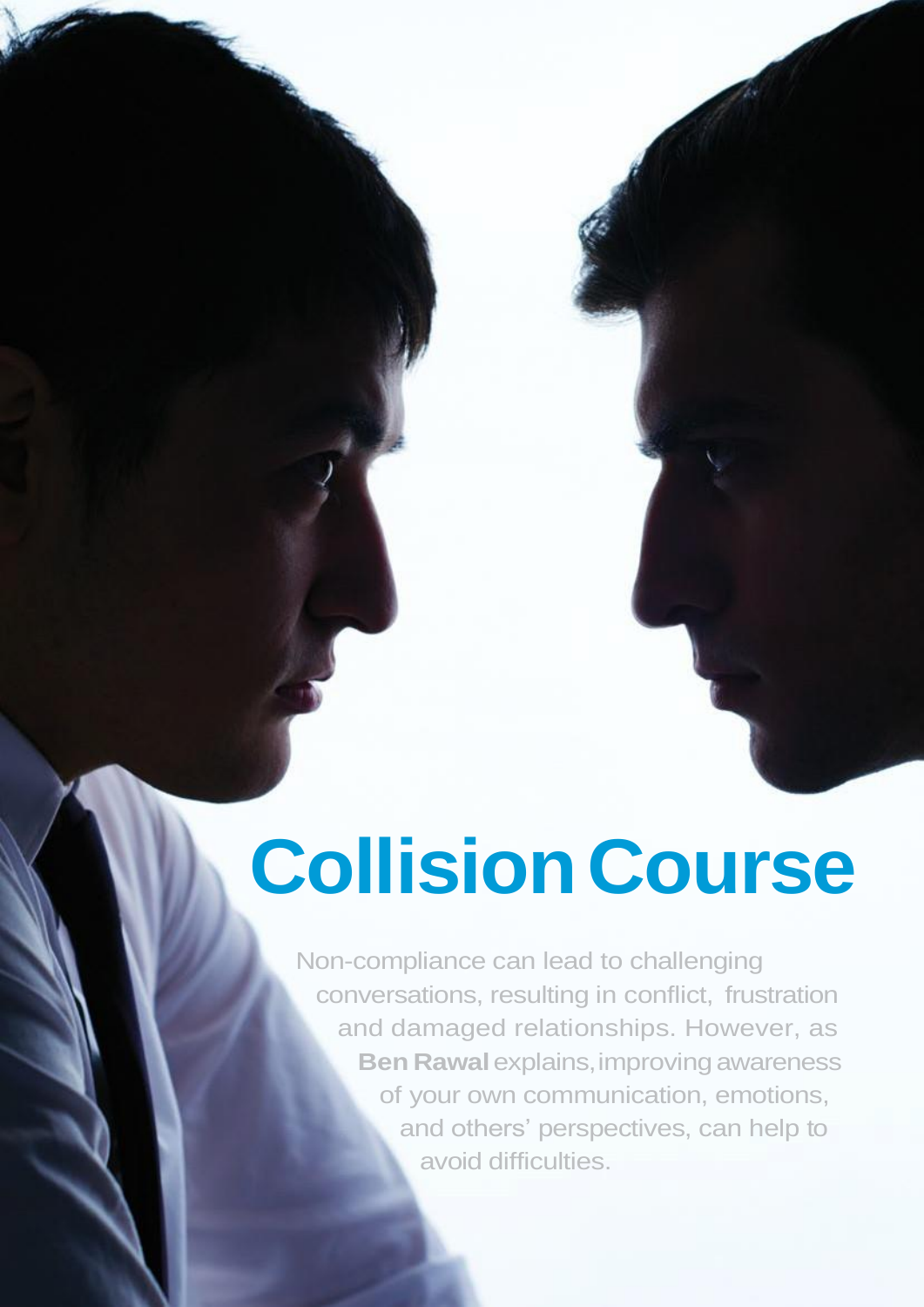

**W e** all experience<br>
at times, and often our<br>
approach to resolving these issues e all experience disagreements with others at times, and often our can lead to heightened conflict. This is particularly pertinent when individuals orteams fail to comply with organisational policiesand procedures, orregulatory/legislative requirements.

However, understanding some of the main causes of conflict, together with essential tips for managing and resolving problem areas (see Box 1), can prove vital in maintaining positive relationships across teams.

# **Communication and beliefs**

Communication may often (unintentionally) result in conflict, particularly when individuals fail to comply despite information being provided.

Organisations may have an abundance of policies, procedures and training material, supported by verbal communications that are articulated across teams. Although the information within such communications is often clear and consistent, the *understanding*  and *interpretation* of information frequently varies acrossindividuals. As a consequence, when information is not understood correctly, individual actions and behaviours may be different to what was intended.

Most of us experience such challenges on a daily basis, when reading documents or during conversations – we decide the meaning of information or messages, and act accordingly.

From a compliance perspective, this can have dangerous consequences: we believe that individuals understand the message that we're communicating, but instead, they have an alternative understanding.

It is perhaps not difficult to see why communication is both a key enabler and a significant risk to compliance within organisations. A further driver of conflict relates to our values, beliefs and cognitive biases.

One of the reasons why individuals interpret information differently is

due to differences in their beliefs and values. This process of interpretation is largely 'unconscious' in that it happens without us recognising that we are using stored beliefs to decide how we should act.

This highlights the danger of expecting large numbers of individuals to comply with organisational / regulatory requirements – our internal beliefs hold a powerful influence over how we behave.

But why does this lead to conflict? Although we hold differing beliefs, surely being presented with factual information will convince us that our perspective is misplaced? Unfortunately, this is rarely the case. Instead, we tend to ignore information that is contrary to our beliefs, or find reasons why such information is irrelevant, a phenomenon known as 'confirmation bias'.

As a consequence, we sometimes find ourselves involved in arguments or heated discussions where neither party is prepared to back down on their beliefs and will vehemently defend their position!

Fromacompliance perspective, I regularly work with teams that highlight *omissions* in policies and procedures as a reason why they have acted in a particular way: "It doesn't state that we can't act in this way…" Policy writers on the other hand are quick to point out that a document cannot cover everything. This is a classic example of individuals using their own beliefs to make decisions and form a different understanding of requirements to the one intended.

# **Emotional control**

When conflict arises, we often display signs of emotion, which can exacerbate matters. Our frustrations can in turn trigger irritation in others, both of which sometimes lead to anger or even rage.

One of the main challenges of dealing with emotions such as anger or rage, is the ability to control oneself  $\blacktriangleright$ 

One of the main difficulties of dealing with emotions such as anger or rage, is the ability to control oneself 'in the moment.